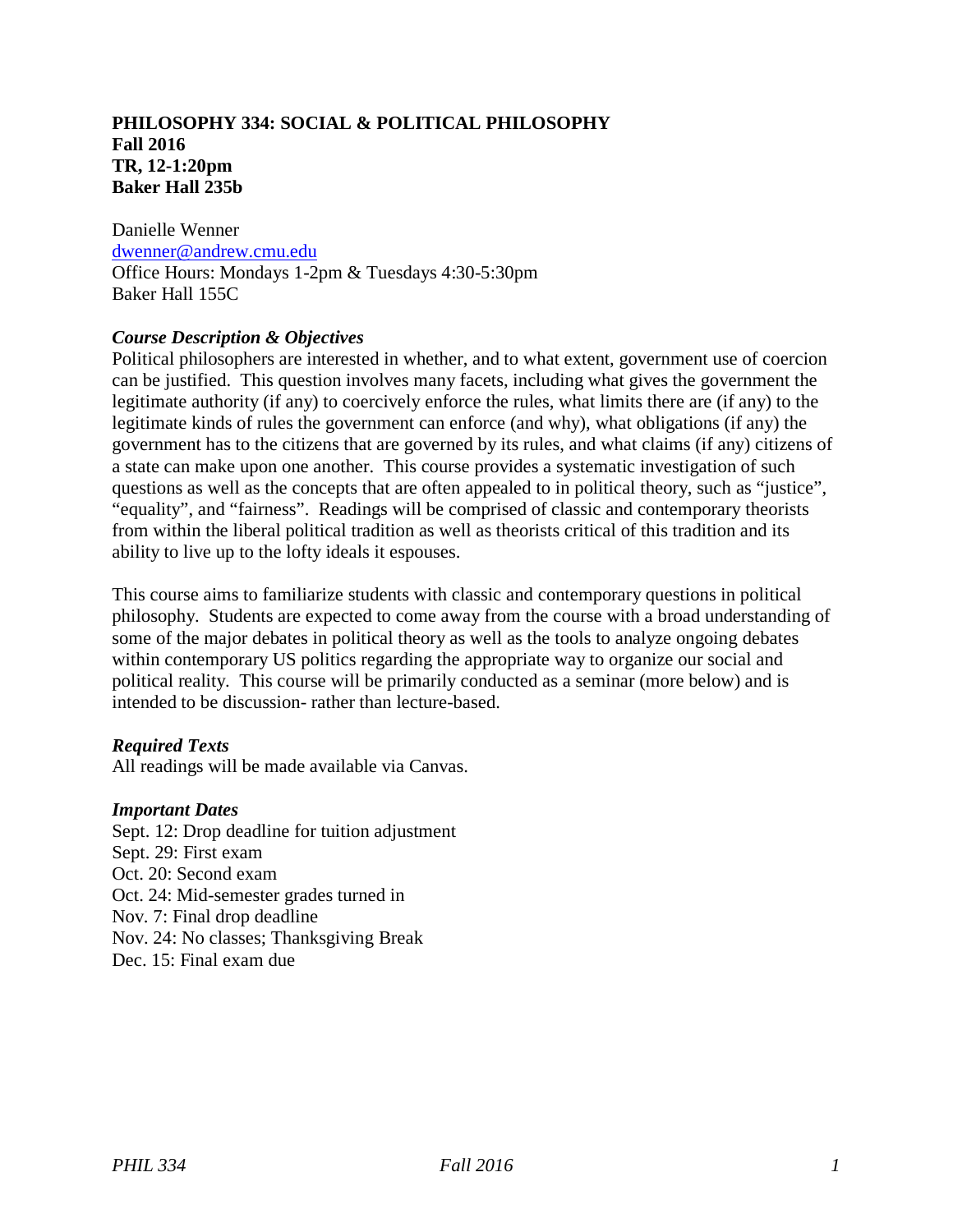## *Course Requirements*

*The learning curve for reading and writing philosophical materials is steep, and early feedback will be important to you in improving your work. Homework assignments are structured to improve students' reading habits, analytical skills, and writing.*

# Short Writing Assignments – 40%

*Students will be given 8 short writing assignments (6 substantive; 2 goals related) over the course of the semester. Writing assignments are exercises in both exposition and* analysis. *They will be graded based on students' ability to present (in their own words) the arguments from the readings and to construct arguments of their own defending one or another of conflicting positions.*

# $Examples - 50%$

*There will be two in-class exams and a take-home final. Students will be provided with all exam questions in advance. All exams will be closed-book. The first exam will be in class on September 29 and will be worth 15% of your final grade. The second exam will be in class on October 20 and will be worth 15% of your final grade. Final exams will be take-home and will be due no later than 11:59pm on Thursday, December 15. Final exams will be worth 20% of your final grade.*

# Attendance & Class Participation – 10%

*10% of your grade consists of participation in in-class discussions of the readings and regular class attendance. You should attend each class ready to engage in discussion and critical assessment of the readings. See below for more details. 10% of this portion of your grade will come from your syllabus quiz on the second day of class.*

## *Class Policies*

## Late Assignments

It is the responsibility of the student to have all assignments submitted no later than the assigned deadline, and all readings completed before the beginning of each class meeting. All late assignments will be penalized half a letter grade (5 points) for every day or portion of a day that they are late. **Writing assignments submitted more than 3 calendar days late will receive a 0. Final exams submitted more than 7 calendar days late will receive a 0.** Requests for reasonable accommodation due to legitimate conflicts must be made in advance.

## Attendance

Attendance is not taken, but a pattern of missed classes will be noticed and will impact your attendance and class participation grade. Missing a significant number of class meetings is also likely to impact your grade through your performance on class assignments. Students who miss class are responsible for discovering on their own or from classmates any material missed or changes to class assignments. **Emails requests from students asking what they missed during unexcused absences will be ignored.**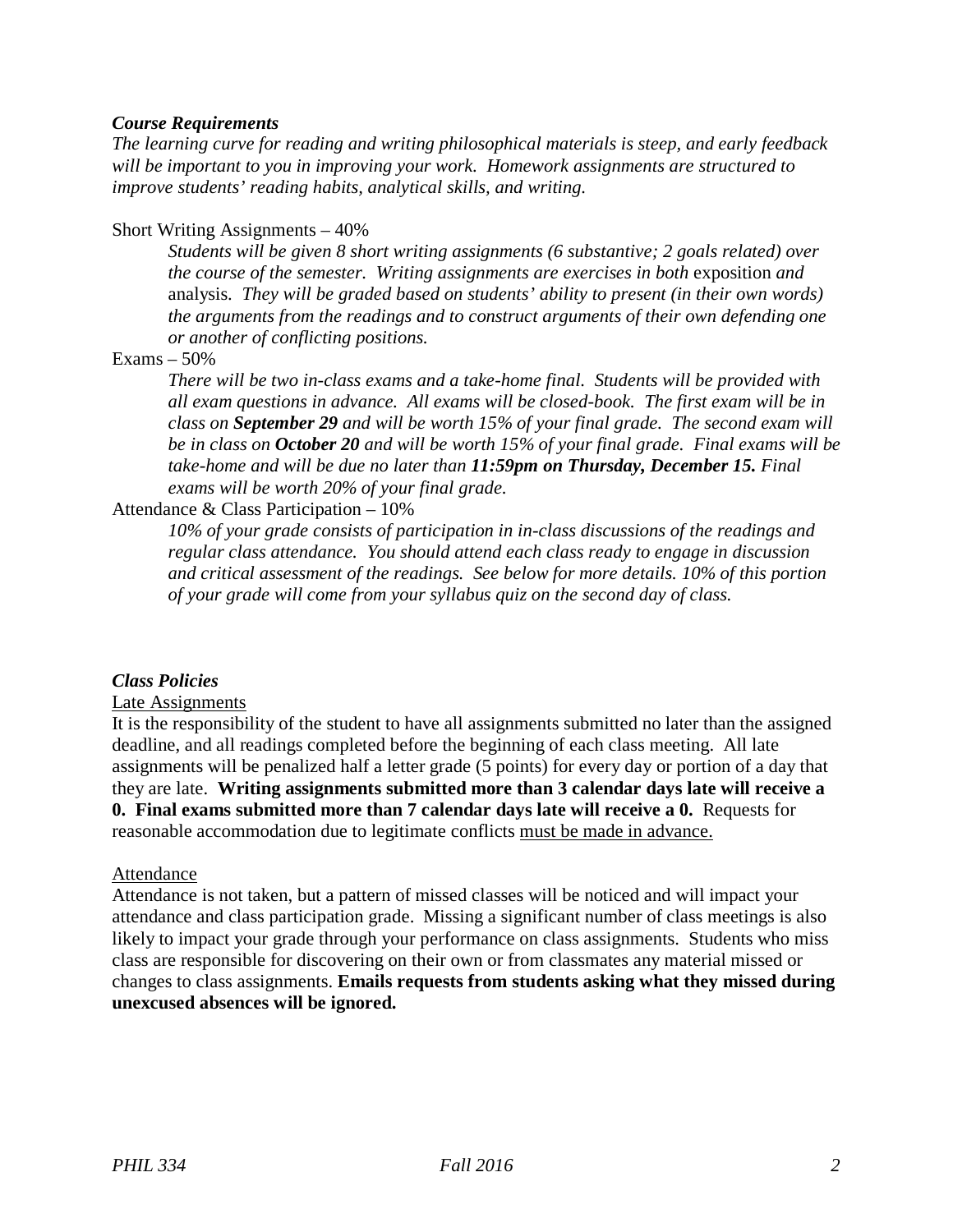# Participation

Philosophical inquiry is a joint endeavor, and the quality of the course will depend crucially on your thoughtful, considerate engagement with the readings and with each other. We will be discussing controversial topics about which many of you will have strong feelings. However our purpose in this class is to **move past feelings and opinions**, and to evaluate and provide **reasoned arguments** for and against various positions on these issues. **Disrespectful comments towards other students will not be tolerated.** Students should come to class having closely read and thought about all assigned materials. This requires, at a minimum:

- Determining the key point the author is trying to establish or criticize;
- Understanding why the author considers it to be important;
- Identifying the reasons the author gives in support of the conclusion; and
- Considering whether those reasons both (a) are true or correct, and (b) actually support the author's conclusion.

Students are encouraged to take notes while reading, and to come to class with questions about and criticisms of the readings.

# Communication

Students are not always familiar with the norms governing professional correspondence. Please use the following resource to inform your understanding of what is expected from communications in a professional environment: [https://medium.com/@lportwoodstacer/how-to](https://medium.com/@lportwoodstacer/how-to-email-your-professor-without-being-annoying-af-cf64ae0e4087#.gyje2zezg)[email-your-professor-without-being-annoying-af-cf64ae0e4087#.gyje2zezg.](https://medium.com/@lportwoodstacer/how-to-email-your-professor-without-being-annoying-af-cf64ae0e4087#.gyje2zezg) **Please note that I do not read or respond to student emails outside of normal business hours (i.e. if you email me on a Friday evening, you will not receive a response until Monday morning).**

Grading

Grades are assigned on the following scale:

| A | 90-100  | D   | 60-69.9  |
|---|---------|-----|----------|
| B | 80-89.9 | R/F | $0-59.9$ |
| C | 70-79.9 |     |          |

While I recognize that grade inflation has generated the expectation that a "B" should be fairly easy to achieve, and an "A" not too hard, it is not the case that instructors are obligated to inflate grades. I also recognize that receiving a lower grade than one has come to expect can be traumatic. However, in this class grades mean what they are intended to mean. A "C" represents a satisfactory or average performance, and is nothing to be ashamed of. A "B" is a good performance, and something to be proud of. An "A" indicates outstanding or truly exemplary work. There is a steep learning curve to reading and writing philosophy effectively, which should provide you with strong incentives to work hard at the beginning of the semester and receive the kind of feedback you will need to excel in your paper assignments.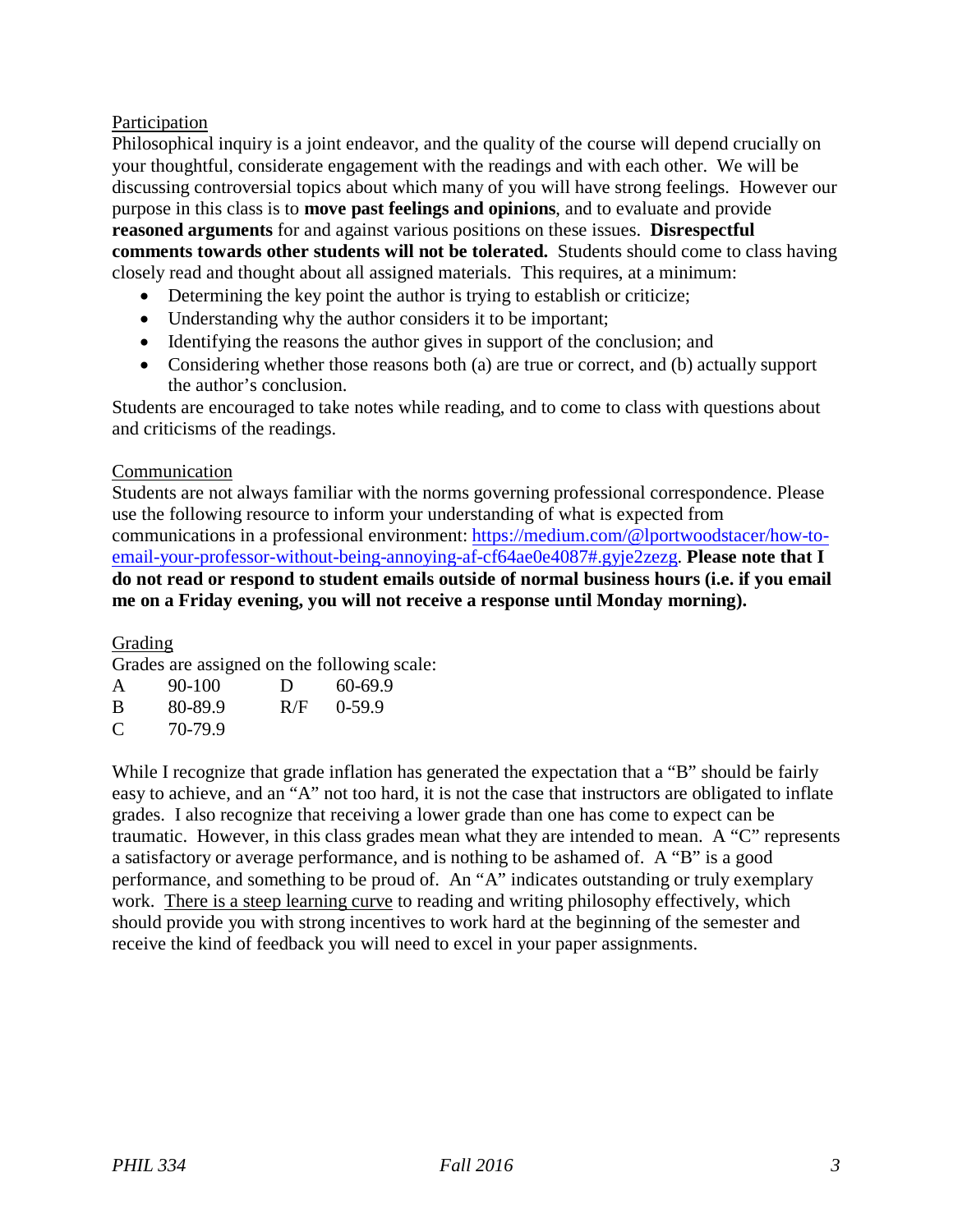## Academic Integrity & Plagiarism

Plagiarism refers to the use of any ideas or words from another person or source without appropriate citation. All sources used for course assignments should be appropriately cited, including information found on the internet, in course readings, or from class discussions. If you are unsure about whether or not to cite something, err on the side of caution. I have a zerotolerance policy for cheating: **Any student found to have plagiarized on any assignment will receive a failing grade for the assignment, and at my discretion, for the entire course.** Additionally, all available institutional penalties will be sought.

#### Technology in the Classroom

I and your classmates put a great deal of time and effort into preparing for an interesting class discussion, and you are expected to do the same. When entering the classroom, please place your phone on "silent" and put it away for the duration of our meeting. If there is an urgent need to keep your phone on during a particular class period, please inform me at the beginning of class, sit where you can leave the room without distracting others, and keep your phone on vibrate. Students are permitted but strongly discouraged from using laptops during class. While typing is faster than writing for many of us, using a computer during discussion significantly distracts from what is going on and leads to disengagement from those around you. While some users can successfully use a computer without multitasking, most cannot – it is hard not to take a down moment to check your email or look at your calendar. But studies have shown that this kind of multitasking during class not only causes the computer user's learning to suffer, but also that of the students sitting nearby who can see the screen.<sup>[1](#page-5-0)</sup> Moreover, recent research has shown that students take better notes, and learn more, when they take notes via longhand instead of on a computer. [2](#page-3-0)

## Videotaping and Audio Recording

Videotaping and audio recording are prohibited without the express written permission of the instructor.

*If you wish to request an accommodation due to a documented disability, please see me and contact Disability Resources at [access@andrew.cmu.edu](mailto:access@andrew.cmu.edu) or 412-268-2013 as soon as possible.*

<sup>&</sup>lt;sup>1</sup> Sana, F., T. Weston and N. J. Cepeda (2013). "Laptop multitasking hinders classroom learning for both users and nearby peers."<br>
<sup>2</sup> Mueller P. A. and D. M. Opportunity (2014). "The present of the set of the contract o

<span id="page-3-0"></span>Mueller, P. A. and D. M. Oppenheimer (2014). "The Pen is Mightier Than the Keyboard: Advantages of Longhand over Laptop Note Taking." Psychological Science **25**: 1159-1168.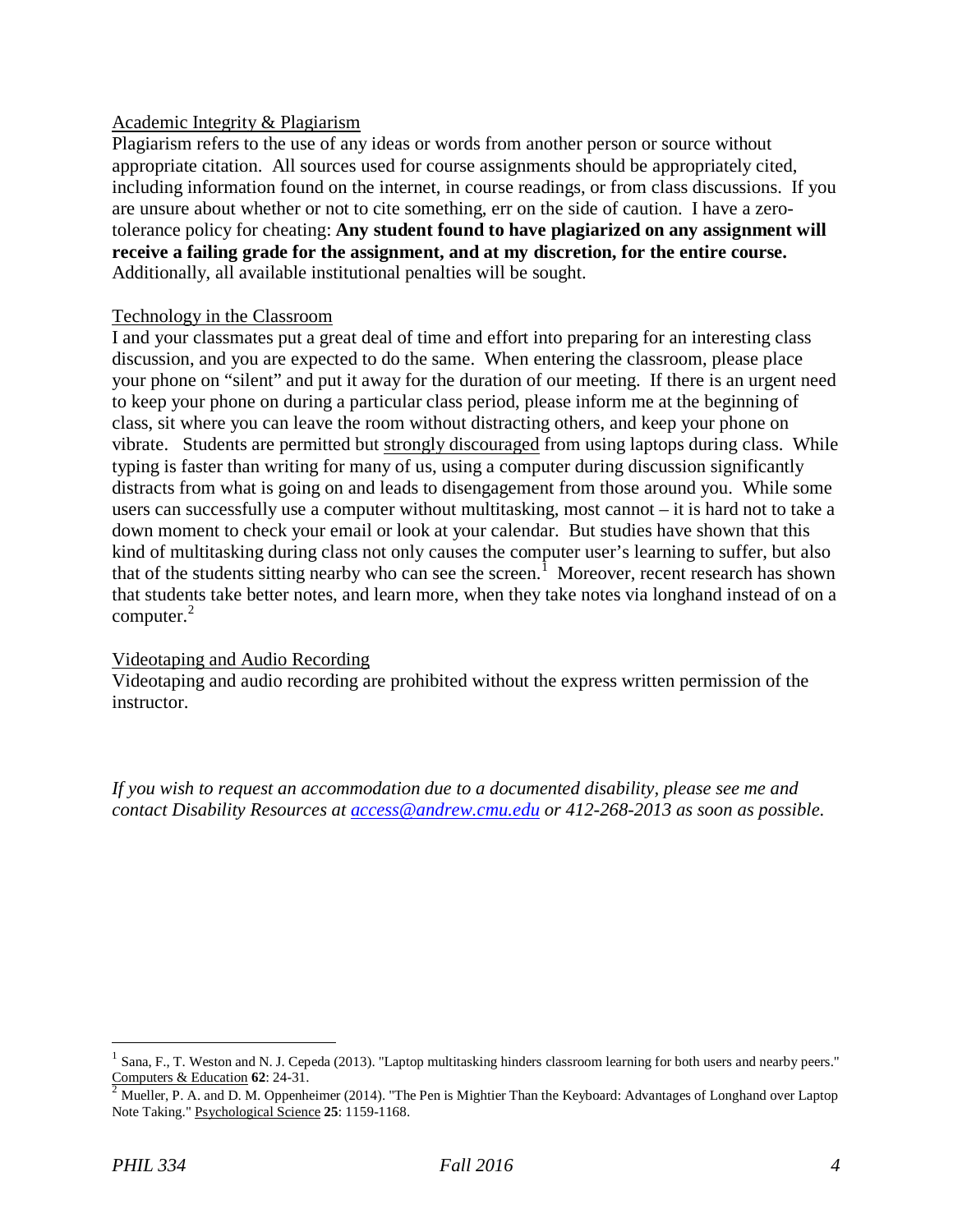# **Outline of Topics & Tentative Schedule of Readings**

*(All dates and readings are subject to change. You will always be informed of what to read for the next class at the end of the previous meeting.)*

## *Aug 30: Course introduction and overview*

Please read before class the following four articles:

Travis Rieder, "Is the 'lesser of two evils' an ethical choice for voters?": <https://theconversation.com/is-the-lesser-of-two-evils-an-ethical-choice-for-voters-63738> "Noam Chomsky's 8-point Rationale for the Lesser Evil Presidential Candidate": [http://www.alternet.org/election-2016/noam-chomskys-8-point-rationale-voting-lesser](http://www.alternet.org/election-2016/noam-chomskys-8-point-rationale-voting-lesser-evil-presidential-candidate)[evil-presidential-candidate](http://www.alternet.org/election-2016/noam-chomskys-8-point-rationale-voting-lesser-evil-presidential-candidate) John H. Boyer, "You Don't Need to Vote for the Lesser Evil": <http://thefederalist.com/2016/08/18/you-dont-need-to-vote-for-the-lesser-evil/> W.E.B. duBois, "Why I Won't Vote": [http://www.hartford](http://www.hartford-hwp.com/archives/45a/298.html)[hwp.com/archives/45a/298.html](http://www.hartford-hwp.com/archives/45a/298.html)

# **Part I: The Social Contract**

# *Sept. 1: The Duty to (dis)Obey*

Socrates. *Crito.* Martin Luther King. (1963). "Letter from Birmingham Jail."

# *Sept. 6: The State of Nature & The Social Contract, Part I*

Selections from Thomas Hobbes. (1651). *Leviathan*.

# *Sept. 8: The Fool & The Prisoner's Dilemma*

Gregory Kavka. (1986). "Cooperation in the State of Nature." *Hobbesian Moral and Political Theory.* Princeton, Princeton University Press, ch. 4.

# *Sept. 13: The State of Nature & The Social Contract, Part II*

Selections from John Locke. (1689). *Second Treatise of Government.*

## *Sept. 15: Against the Social Contract, Part I*

Virginia Held. (1987). "Non-Contractual Society: A Feminist View." From *Science, Morality, and Feminist Theory*, eds. M.P. Hanen & K. Nielsen. Calgary, University of Calgary Press.

## *Sept. 20: Against the Social Contract, Part II*

Selections from Charles Mills. (1997). *The Racial Contract.* Ithaca, Cornell University Press.

## **Interlude: Immigration**

*Sept. 22: Immigration, Part I*

Christopher Wellman. (2008). "Immigration and Freedom of Association" *Ethics* 119(1).

## *Sept. 27: Immigration, Part II*

Shelley Wilcox. (2014). "Do Duties to Outsiders Entail Open Borders?" *Philosophical Studies* 169(1): 123-132.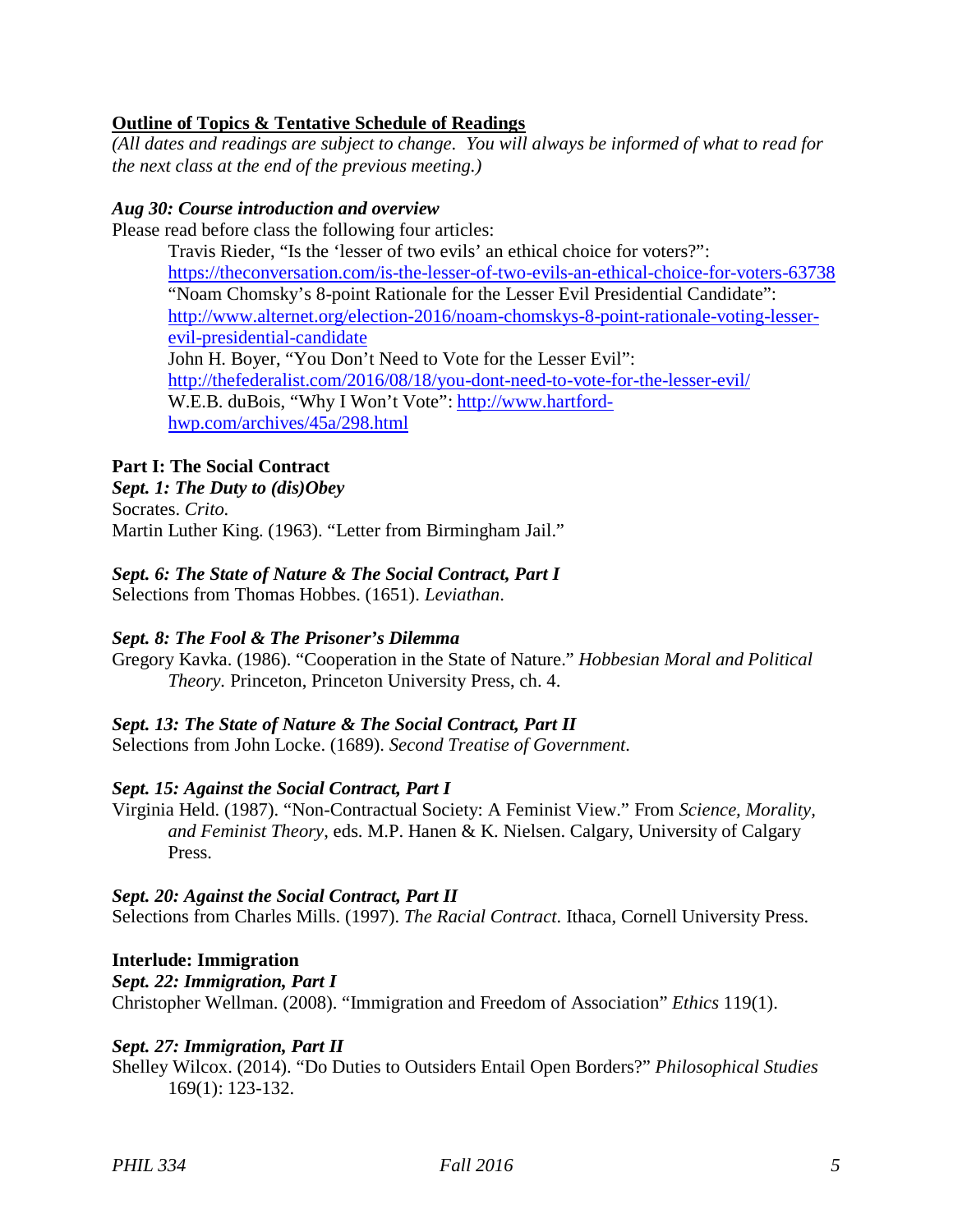# **SEPT. 29: EXAM #1**

#### **Part II: What Does it Mean to be Free?**

*Oct. 4: Negative Liberty* Selections from John Stuart Mill. (1859). *On Liberty.*

#### *Oct. 6: Positive Liberty*

Isaiah Berlin. (1969). "Two Concepts of Liberty." From *Four Essays on Liberty*. Oxford, Oxford University Press.

#### *Oct. 11: Freedom To Do Something vs. Freedom To Be Somewhere*

Jeremy Waldron. (1991-92). "Homelessness and the Issue of Freedom." *UCLA Law Review* 39: 295-324.

## *Oct. 13: Review and/or Overflow Day*

No new readings.

## *Oct. 18: Freedom as Non-Domination*

Farrelly, Colin. (2004). "Introduction to Republicanism." *Political Theory: A Reader*, ed. C. Farrelly. SAGE Publications. 147-150.

Pettit, Philip. (2004) "Freedom as Anti-Power." *Political Theory: A Reader*, ed. C. Farrelly. SAGE Publications. 151-158.

## **OCT. 20: EXAM #2**

## **Part III: Justice & Equality**

*Oct. 25: Equality of Opportunity*

No new readings.

## *Oct. 27: Entitlement Theory*

Robert Nozick. (1974). "Distributive Justice." *Anarchy, State, and Utopia.* New York, Basic Books, ch. 7 section 1.

## *Nov. 1: Self-Ownership*

G.A. Cohen. (1995). "Self-Ownership, World Ownership, and Equality." *Self-Ownership, Freedom, and Equality*. Cambridge, Cambridge University Press, ch. 3.

#### *Nov. 3: What is Justice?*

No new readings.

## *Nov. 8: Two Principles of Justice*

John Rawls. (1972). *A Theory of Justice*. Cambridge, Harvard University Press, ch. 1, §§1-4; ch. 2, §§11-13, 17; ch. 3, §§24-26.

<span id="page-5-0"></span>*Nov. 10: Two Principles of Justice, cont'd.* Rawls, cont'd.